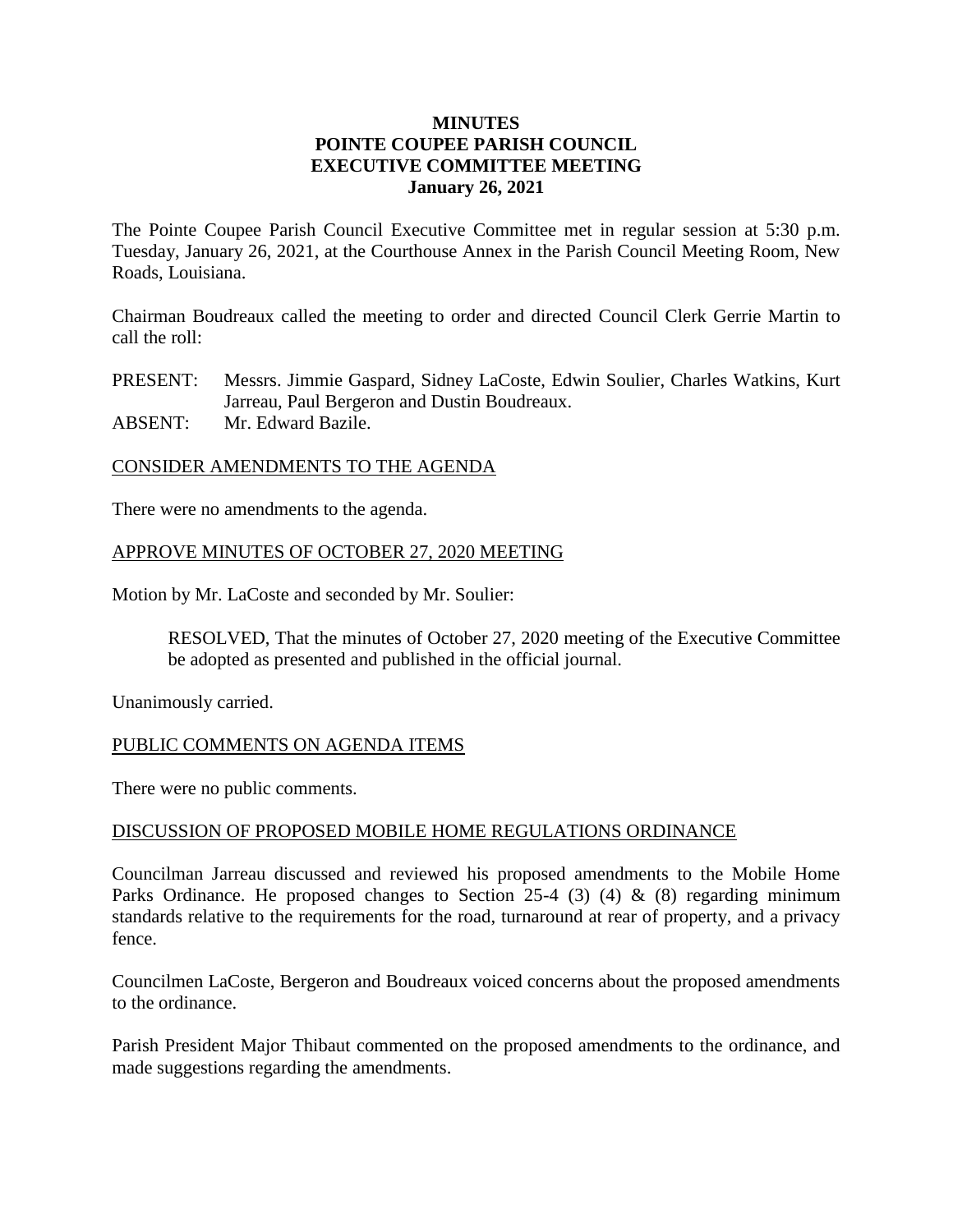#### January 26, 2021 2

After discussion, Councilman Jarreau will review further with councilmembers to finalize the proposed amendments to the ordinance for introduction at their council meeting in February.

### DISCUSSION OF PROPOSED VENTRESS SOLAR PROJECT

Parish President Thibaut introduced Project Development Manager Jack Steele of Lightsource BP, who gave a PowerPoint presentation detailing their proposed project to locate a solar farm off of Ventress Road in the parish by 2023. The farm will be located on 1,000 acres of land leased from J. E. Jumonville. In closing, he addressed questions and concerns from councilmembers.

President Thibaut gave closing remarks about the project and future meetings that will be held with parish officials to discuss this matter further.

# DISCUSSION OF A PROPOSED ORIDNANCE RELATIVE TO SPEED BUMPS ON PARISH ROADS

Chairman Boudreaux reported on calls received about installing speed bumps on parish roads. He reported the parish does not have an ordinance governing speed bumps, but implemented a practice of requiring a signed petition with over 50% of the landowners' signatures requesting placement of speed bumps on a particular road. The councilmembers discussed advantages and disadvantages of placing speed bumps on roads. Chairman Boudreaux commented on correspondence received in 2014 from the parish engineer detailing the disadvantages of placing speed bumps on roads.

Public Works Director Nathan Cobb gave an overview of placing speed bumps on roads.

## PARISH PRESIDENT'S REPORT/DEPARMENT UPDATES

Parish President Thibaut gave updates on the following:

Recreational programs, various improvements at False River Recreation Park and scheduled events at Multi-Use Center; new equipment arriving in Public Works Department, patching roads in the parish and drainage improvement projects; future gas upgrades and improvements; Courthouse and Courthouse Annex No. 2 improvement projects; a reduction in complaints received for solid waste and bulky waste collections; 11 plats and 1 variance approved by Planning and Zoning Commission; the COVID-19 vaccine is being administered at Super1 Foods, Walmart & Arbor Family Health, 2,213 confirmed COVID-19 cases, 64 deaths, 1,863 presumed recovery and 286 presumed active cases in the parish; purchased the building that house the Sheriff Criminal Investigation Division, and the relocation of the New Roads Police Department and Registrar of Voters in said building in March and April; American Queen River Boat will dock at the Port of Pointe Coupee site at New Roads (old ferry landing); leasing eight (8) vehicles with Enterprise; cross training of employees; and expanding the Iworqs program for work orders in the parish. In closing, he responded to questions from council.